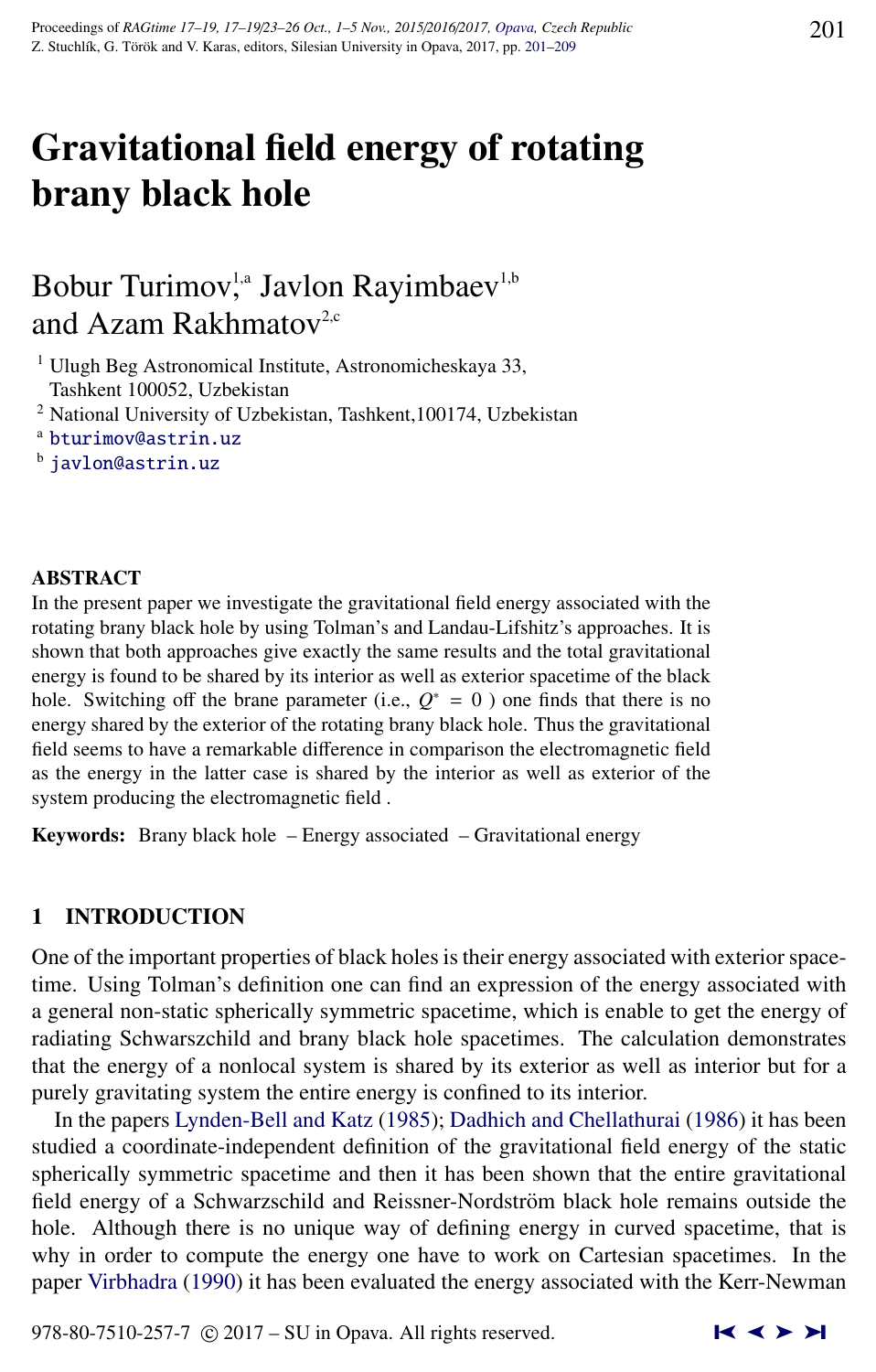<span id="page-1-0"></span>spacetime (charged Kerr spacetime) correction; though and has found that the charge of the black hole strongly depends on the energy associated.

In this paper we are interested in study of the gravitational field energy of the black hole in one of the alternate theories of gravity, in which braneworld model proposed by [Randall](#page-8-0) [and Sundrum](#page-8-0) [\(1999\)](#page-8-0). In this model the matter is confined to a three dimensional braneworld space, embedded in a larger space so-called bulk in which only gravitation interaction can propagate. The static and spherically symmetric exterior solution of the brane world models has been obtained in [Dadhich et al.](#page-7-0) [\(2000\)](#page-7-0) in astrophysical scale, which exactly coincides with the Reissner-Nordström solution with the only difference that the brane parameter  $Q^*$ stands instead of the square of the electric charge *Q* 2 .

In the present work we will show the effect of the brane parameter in the energy associated with exterior spacetime of the rotating brany black hole and its gravitational energy. First we will show cal calculation of the energy associated with with exterior spacetime the rotating brany black hole in two different ways, such that by using Tolman's and Landau-Lifshitz's approach, then we will compute the gravitational field energy by the exterior spacetime of the brany black hole. Throughout this paper we have used signatures  $(-, +, +, +)$  for the spacetime and geometrized unit system  $G = c = 1$ . Latin indexes run from 1, <sup>2</sup>, 3 and Greek ones from 0 to 3.

#### 2 THE ROTATING BRANY BLACK HOLE

In this section we will briefly mention about the spacetime of the rotating brany balck hole and give a definition of the energy associated by the black hole through its external spacetime. In the spherical coordinate  $(t, r, \theta, \phi)$  the spacetime geometry of the rotating brany black hole can be given by the following line element

$$
ds^{2} = \frac{\Sigma}{\Delta}dr^{2} + \Sigma d\theta^{2} + \frac{1}{\Sigma}\left[ (\Sigma + a^{2} \sin^{2} \theta)^{2} - \Delta a^{2} \sin^{2} \theta \right] d\phi^{2}
$$
  
- 
$$
\frac{2}{\Sigma}\left[ \Sigma + a^{2} \sin^{2} \theta - \Delta \right] d\phi dt - \frac{1}{\Sigma}\left[ \Delta - a^{2} \sin^{2} \theta \right] dt^{2},
$$
 (1)

where  $\Delta = r^2 - 2Mr + a^2 + Q^*$ ,  $\Sigma = r^2 + a^2 \cos^2 \theta$ , and *M* is the total mass and *a* is the specific appular momentum of the brany black hole or the spin parameter. The quantity  $Q^*$ specific angular momentum of the brany black hole or the spin parameter. The quantity *Q* ∗ is the brane charge parameter which is negatively defined  $Q^* \leq 0$ . One can easily see that the metric in the expression (1) is very similar with Kerr-Newman solution, difference is the square of the electric charge is replaced by brane charge parameter. The Kerr solution can be obtained in the case when the brane charge parameter vanishes  $Q^* = 0$ .

Since the brane charge parameter takes negative value the radius of the horizon can be found as

$$
r_{+} = M \left( 1 + \sqrt{1 - \frac{a^2}{M^2} + \frac{|Q^*|}{M^2}} \right) \tag{2}
$$

from equation (2) one can easily see that spin parameter *a* of the brany black hole can be greater than its mass as  $0 \le a \le \sqrt{M^2 + |Q^*|}$ . In the paper [Turimov et al.](#page-8-0) [\(2017\)](#page-8-0) it is found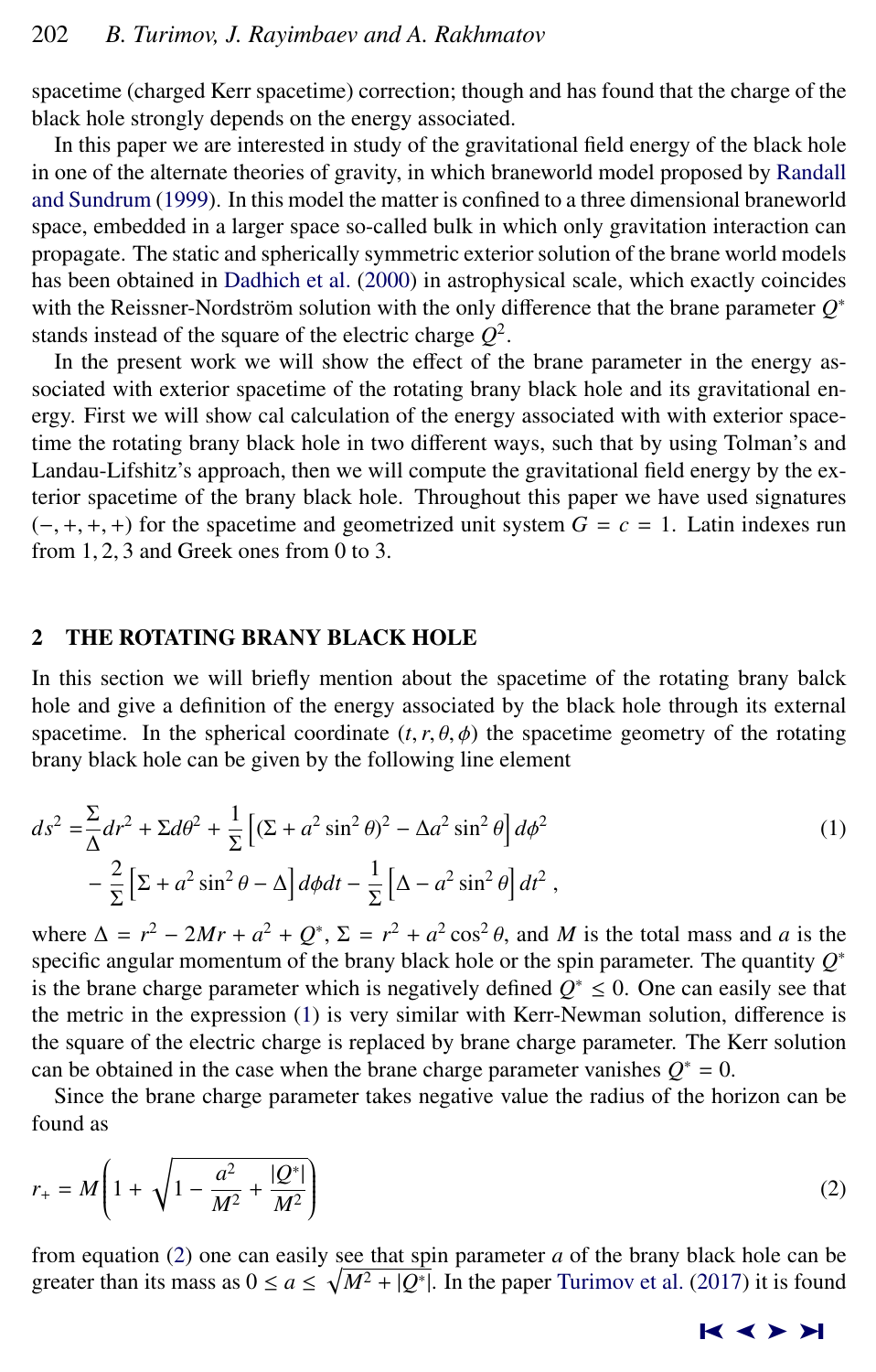<span id="page-2-0"></span>

Figure 1. Dependence of the radius of the horizon on the spin parameter for different values of the brane charge parameter.

the upper limit for the value of the brane charge parameter is approximately  $|Q^*| \leq 8M^2$ , that means the spin of the black hole  $0 \le a \le 3M$ . In Fig.1 dependence of the radius of the horizon on the spin parameter for the different values of the brane parameter is shown. One can easily see that the spin of the black hole can take the value up  $a \leq 3M$ . While Figure [2](#page-3-0) draws dependence of the radius of the horizon on the brane parameter for the different values of the spin parameter is shown. One can easily see that the size of the brany black hole larger than that in Kerr black hole.

In the present research our aim is investigating the gravitational field energy of the brany black hole, such a work performed by Lynden-Bell and Katz, that main idea is the total energy  $E_0 = M$  (in the unit  $c = 1$ ) of the the black hole is sum of the matter energy  $E_m$  and the gravitational field energy  $E_f$  that can be expressed as [Lynden-Bell and Katz](#page-8-0) [\(1985\)](#page-8-0); [Dadhich and Chellathurai](#page-7-0) [\(1986\)](#page-7-0)

$$
E_0 = M = E_m + E_f \tag{3}
$$

In order to calculate the gravitational energy one have to compute the energy associated with exterior spacetime of the black hole that can be evaluated in the following form

$$
E_m = \int d^3x \sqrt{-g} \, T^{00} \tag{4}
$$

where  $T^{\mu\nu}$  is the energy-momentum tensor that could be found from Einstein field equations for given metric.

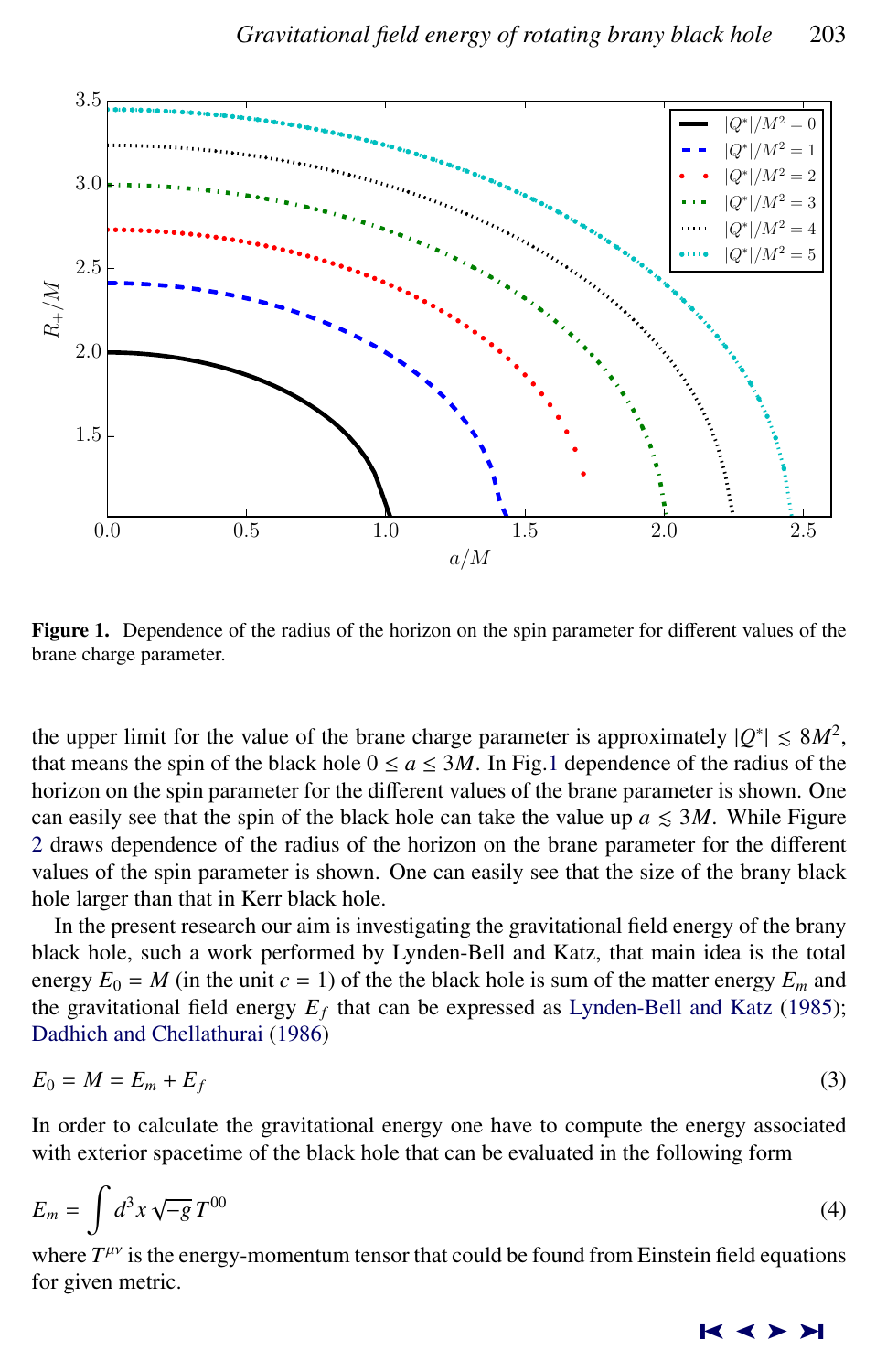<span id="page-3-0"></span>

Figure 2. Dependence of the radius of the horizon on the brane charge parameter for different values of the spin parameter.

In the present work we will show the calculation of the gravitational field energy in two different ways: (i) Tolman's approach and (ii) Landau and Lifshitz's approach. In both approaches it is required that to get correct value of the energy the spacetime around the black hole should be considered in Cartesian coordinates  $(t, x, y, z)$ , that the metric around rotating brany black hole [\(1\)](#page-1-0) can expressed as

$$
ds^{2} = -dt^{2} + dx^{2} + dy^{2} + dz^{2} + \frac{(2Mr_{0} - Q^{*})r_{0}^{2}}{r_{0}^{4} + a^{2}z^{2}} \times \left[ dt + \frac{z}{r_{0}} dz + \frac{xr_{0} - ya}{r_{0}^{2} + a^{2}} dx + \frac{yr_{0} + xa}{r_{0}^{2} + a^{2}} dy \right]^{2},
$$
\n(5)

where

$$
r_0^4 - r_0^2(x^2 + y^2 + z^2 - a^2) - a^2 z^2 = 0.
$$
 (6)

# 3 TOLMAN'S APPROACH

In this section we will show the calculation of the energy associated by the brany black hole in Tolman's approach and the definition of the energy  $E_m$  associated with arbitrary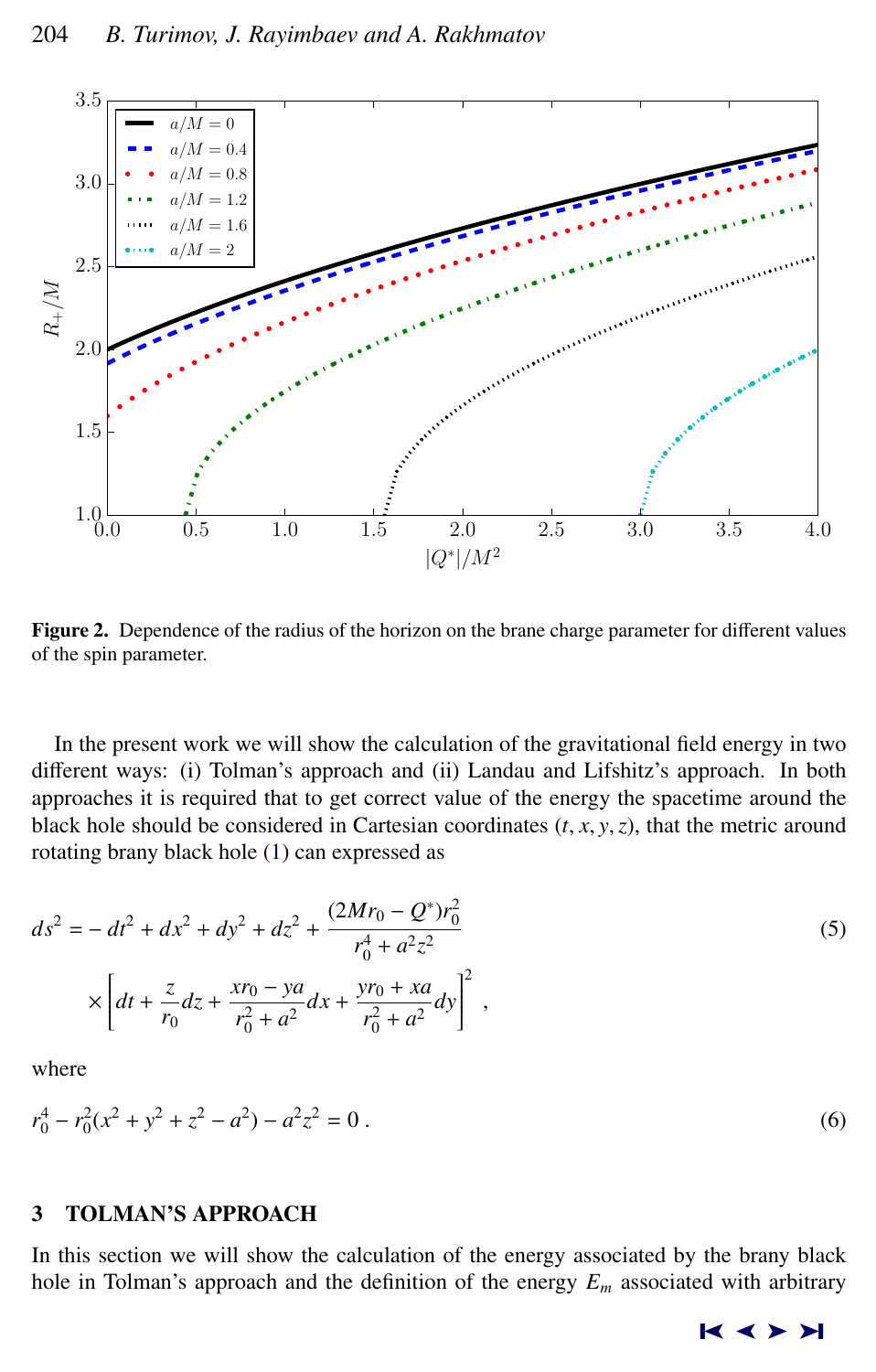<span id="page-4-0"></span>space-time is written in the form [Tolman](#page-8-0) [\(1930\)](#page-8-0)

$$
E_m = \frac{1}{8\pi} \int \partial_v \left( U_0^{0\nu} \right) d^3 x \,, \tag{7}
$$

here the pseudotensor  $U^{\alpha\beta}_{\mu}$  is defined as

$$
U_{\mu}^{\alpha\beta} = \sqrt{-g} \left( -g^{\nu\alpha} V_{\beta\nu}^{\beta} + \frac{1}{2} g_{\mu}^{\alpha} g^{\nu\sigma} V_{\nu\sigma}^{\beta} \right)
$$
 (8)

with

$$
V_{\alpha\beta}^{\mu} = -\Gamma_{\alpha\beta}^{\mu} + \frac{1}{2}g_{\alpha}^{\mu}\Gamma_{\nu\beta}^{\nu} + \frac{1}{2}g_{\beta}^{\mu}\Gamma_{\nu\alpha}^{\nu}
$$
(9)

where  $\Gamma^{\mu}_{\alpha\beta}$  Cristoffel symbol. Before we mentioned that the energy associated in Tolman's<br>approach can be evaluated in Cartesian coordinates only obviously without any approxiapproach can be evaluated in Cartesian coordinates only, obviously without any approximation the calculation will be complicated. That is why we assume that spin parameter quantitatively very small for most physical situations and to be convenience we consider terms containing powers of a up to  $a<sup>3</sup>$  only. Since we are interested in calculating the energy associated with the exterior of the rotating brany black hole, the mass of the black hole *M* and the brane charge parameter  $Q^*$  are constants. Now we evaluate all the required components of affine connection, neglecting terms containing powers of *a* greater than 3.

Nonzero components of affine connection  $U_0^{0i}$  (i=1,3) are

$$
U_0^{01} = \frac{2Mx}{r^3} - \frac{Q^*x}{r^4} - \frac{aMy}{r^4} + \frac{2a^2Q^*x}{r^6} \left(\frac{3z^2}{r^2} - 1\right)
$$
  

$$
2a^2Mx \left(5z^2\right) - a^3My \left(3z^2\right)
$$
 (10a)

$$
-\frac{2a^2Mx}{r^5}\left(\frac{5z^2}{r^2}-1\right)-\frac{a^3My}{r^6}\left(\frac{3z^2}{r^2}-1\right),
$$
  

$$
U_0^{02} = \frac{2My}{r^3} - \frac{Q^*y}{r^4} + \frac{aMx}{r^4} + \frac{2a^2Q^*y}{r^6}\left(\frac{3z^2}{r^2}-1\right)
$$
  

$$
2a^2My \left(5z^2\right) - a^3Mx \left(3z^2\right).
$$
 (10b)

$$
-\frac{2a^2My}{r^5} \left(\frac{5z^2}{r^2} - 1\right) - \frac{a^3Mx}{r^6} \left(\frac{3z^2}{r^2} - 1\right),
$$
  
\n
$$
U_0^{03} = \frac{2Mz}{r^3} - \frac{Q^*z}{r^4} + \frac{aMx}{r^4} + \frac{2a^2Q^*z}{r^6} \left(\frac{3z^2}{r^2} - 1\right)
$$
  
\n
$$
-\frac{2a^2Mz}{r^5} \left(\frac{5z^2}{r^2} - 1\right),
$$
\n(10c)

Further inserting equation (10) into (7) and then transforming it in spherical coordinates one can get following expression

$$
E_m = \frac{1}{8\pi} \int_0^{2\pi} d\phi \int_0^{\pi} \sin\theta d\theta \int_{r_+}^{\infty} dr \left[ \frac{2a^2 Q^*}{r^4} (3\cos^2\theta - 1) + \frac{Q^*}{r^2} \right]
$$
(11)

After calculating the integral in the equation (11) one can find the energy associated with exterior rotating brany black hole in Tolman's approach

$$
E_m = -\frac{|Q^*|}{2r_+} \left( 1 + \frac{2a^2}{3r_+^2} \right) \,,\tag{12}
$$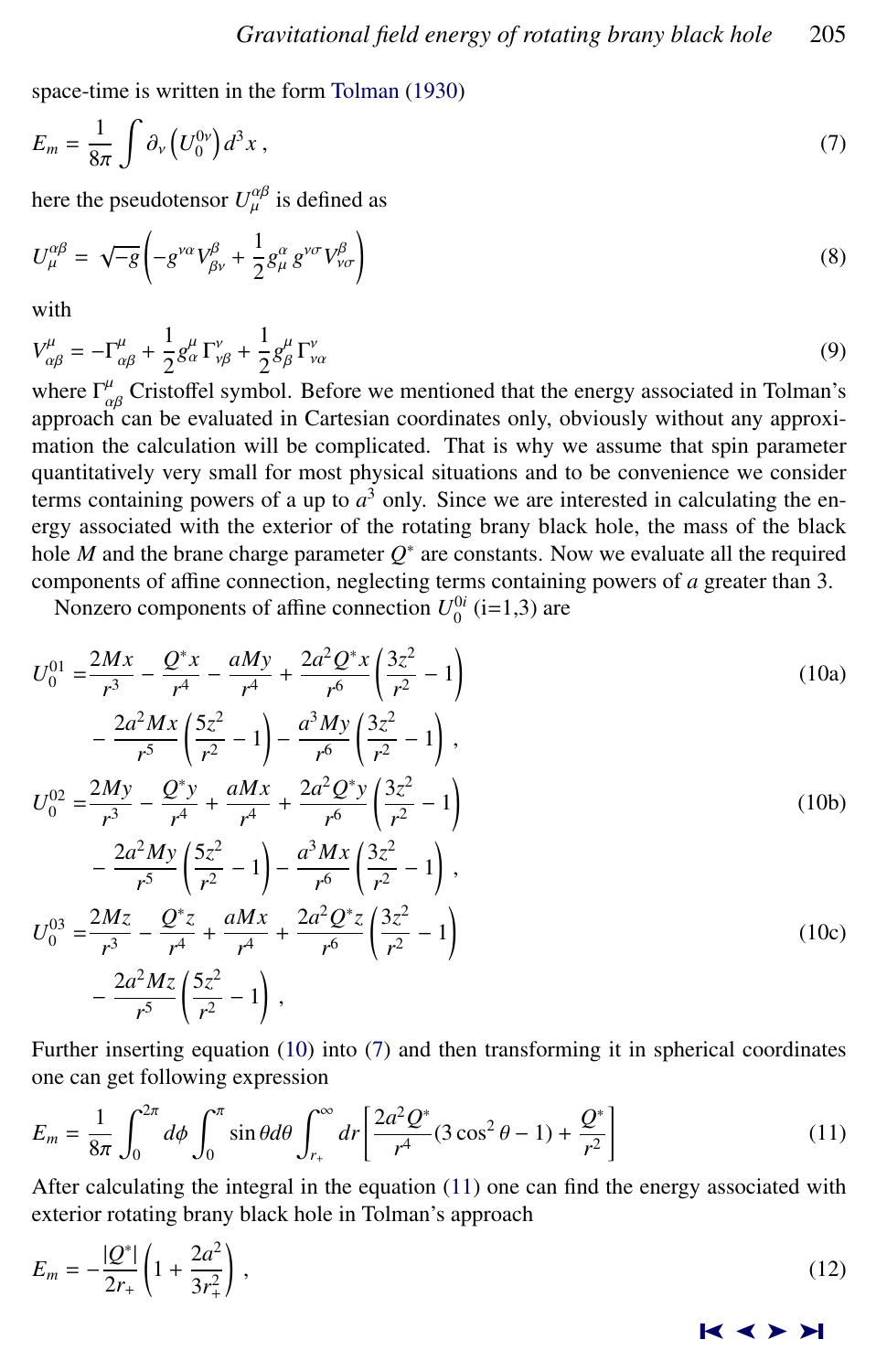where  $r_{+}$  is the radius of the horizon of the rotating brany black hole which is given in the equation [\(2\)](#page-1-0). From the expression [\(12\)](#page-4-0) one can see that the energy associated with exterior spacetime rotating brany black hole should be also negative.

# 4 LANDAU-LIFSHITZ'S APPROACH

Another way of computing the energy associated with exterior spacetime of the black hole has been performed by Landau-Lifshitz, which is much more easy to work out in comparison with that in Tolman's way of calculation. In this approach Einstein's field equations can be written in the form [Landau and Lifshitz](#page-8-0) [\(2004\)](#page-8-0)

$$
\partial_{\alpha}\partial_{\beta}\mathcal{H}^{\mu\alpha\nu\beta} = 16\pi\mathcal{T}^{\mu\nu} \tag{13}
$$

where  $\mathcal{T}_{\mu\nu}$  is the energy-momentum tensor of matter and  $\mathcal{H}_{\mu\nu\alpha\beta}$  is the Riemann tensor which is defined by in the following form

$$
\mathcal{H}^{\mu\alpha\nu\beta} = \mathbf{g}^{\mu\nu}\mathbf{g}^{\alpha\beta} - \mathbf{g}^{\mu\beta}\mathbf{g}^{\alpha\nu} \tag{14}
$$

where  $\mathbf{g}^{\mu\nu} = \sqrt{-g} g^{\mu\nu}$ . The energy associated by the black hole is calculated by

$$
E_m = \int \mathcal{T}^{00} d^3x \tag{15}
$$

These integral also have the meaning of the energy only if it is evaluated in Cartesian coordinates. Considering the terms containing powers of the spin parameter up to  $a<sup>3</sup>$  and evaluating nonzero components of the tensor  $\mathcal{H}^{0i0j}$  one can rewrite equation (15) in the following form

$$
E_m = \frac{1}{8\pi} \int_0^{2\pi} d\phi \int_0^{\pi} \sin\theta d\theta \int_{r_+}^{\infty} dr \left[ \frac{2a^2 Q^*}{r^4} (3\cos^2\theta - 1) + \frac{Q^*}{r^2} \right]
$$
(16)

which has exactly same form with equation [\(11\)](#page-4-0), obviously one can easily see that the energy contained by the exterior spacetime of the rotating brany black hole in the following form

$$
E_{\rm m} = -\frac{|Q^*|}{2r_+} \left( 1 + \frac{2a^2}{3r_+^2} \right) \,. \tag{17}
$$

Comparing the expressions [\(12\)](#page-4-0) and (17) one easily see that the energy associated by the rotating black hole have exactly same form in both Tolman's and Landau-Lifshitz's approach.

# 5 DISCUSSION

By using a definition of the full field energy of the black hole in the equation [\(3\)](#page-2-0) one can easily obtain following expression for the gravitational energy of the the rotating brany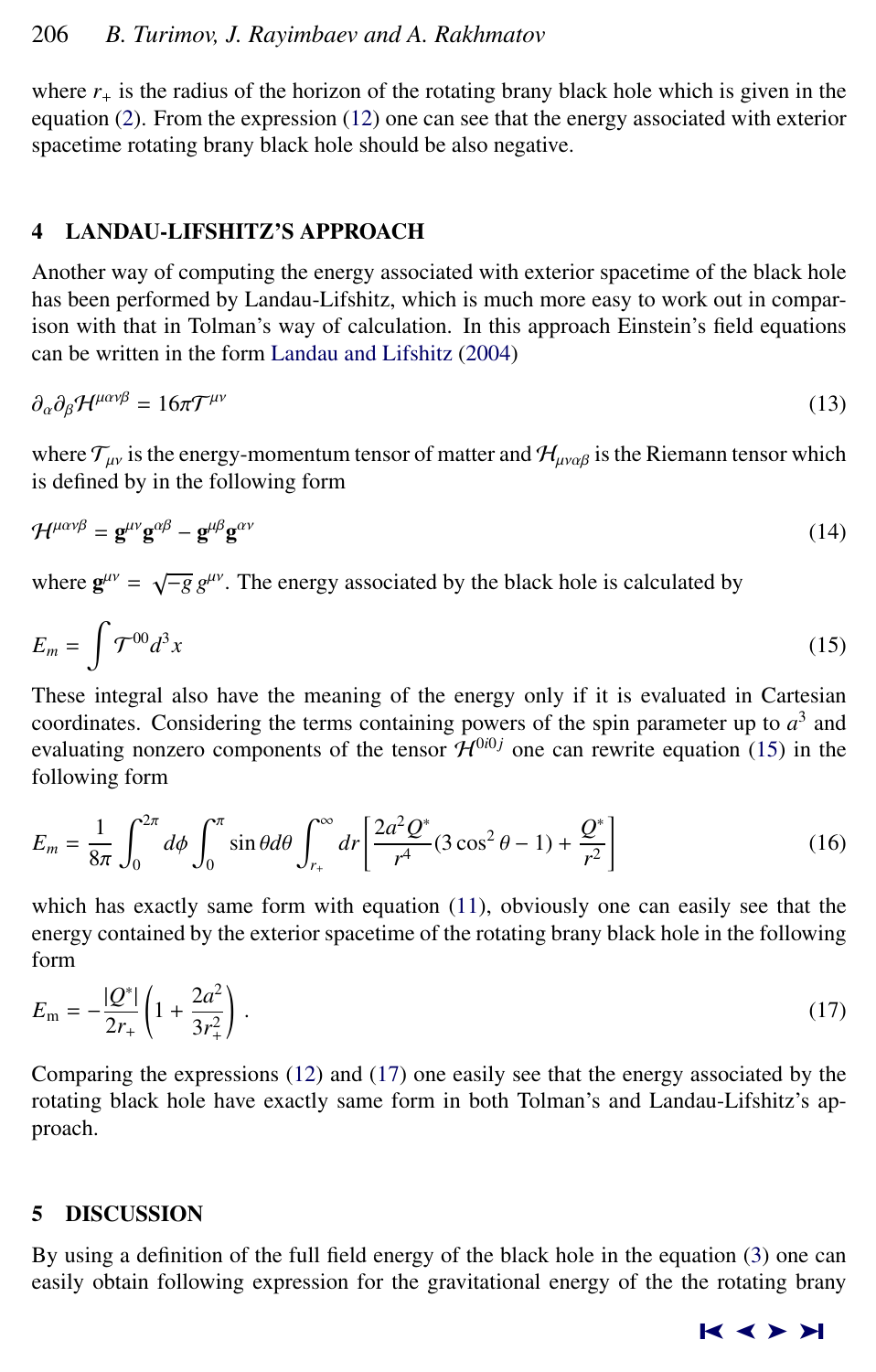black hole in the following form [Lynden-Bell and Katz](#page-8-0) [\(1985\)](#page-8-0); [Dadhich and Chellathurai](#page-7-0) [\(1986\)](#page-7-0)

$$
E_f = M + \frac{|Q^*|}{2r_+} \left( 1 + \frac{2a^2}{3r_+^2} \right),\tag{18}
$$

from the equation (18) one can easily see that gravitational energy is positive (i.e.,  $E_f \ge 0$ ) for the brany black hole. Introducing the new dimensionless definitions for the brane charge parameter  $\beta = |Q^*|/M^2$  and the spin parameter  $\alpha = a/M$  of the black hole one can have the expression for the dimensionless gravitational energy in the following form expression for the dimensionless gravitational energy in the following form

$$
\mathcal{E}_f = \frac{E_f}{M} = 1 + \frac{\beta}{2\left(1 + \sqrt{1 - \alpha^2 + \beta}\right)} \left[1 + \frac{2\alpha^2}{3\left(1 + \sqrt{1 - \alpha^2 + \beta}\right)^2}\right],\tag{19}
$$

In the case of non-rotating brany black hole (i.e.,  $\alpha = 0$ ) the gravitational energy will be

$$
\mathcal{E}_f = 1 + \frac{\beta}{2\left(1 + \sqrt{1 + \beta}\right)}
$$
  
=  $\frac{1}{2}(1 + \sqrt{1 + \beta})$ , (20)

For the Kerr black hole (i.e.,  $\beta = 0$ ) the dimensionless gravitational energy will be  $\mathcal{E}_f = 1$ . Figure [3](#page-7-0) draws dependence of the gravitational field energy on the brane charge parameter for different values of the spin parameter. One can easily see that the gravitational field energy increase when the brane charge parameter increase.

# 6 SUMMARY

In the present research we meanly target on the calculation of the energy associated with exterior the rotating brany black hole and its the gravitational energy. We find that the expressions for the energy associated and gravitational energy are exactly the same in Tolman's as well as Landau-Lifshitz's approach. Switching off the brane charge parameter (i.e.,  $Q^* = 0$ ) one finds that no energy is contained by the exterior Kerr black hole (i.e.,  $T^{00} = 0$ ) and hence the entire energy is confined to its interior only. Although we have evaluated the energy neglecting the terms containing the spin parameter *a* beyond its third power. We construct the following heuristic arguments in favor of our conclusion. Firstly, once one starts with a definition of energy which demands the entire energy of a Schwarzschild black hole confined to its interior only, we argue that merely the introduction of an intrinsic rotation parameter cannot cause its exterior to share its energy as one must remember that the black hole under investigation is isolated, having no medium surrounding it to propagate its rotational energy to its exterior. Secondly, the rotational energy of the system is proportional to a and in this calculation we have retained terms up to  $a<sup>3</sup>$ 

. So if at all the energy would have been shared by the exterior of the Kerr black hole, it should have certainly appeared in our result. The energy associated with the spacetime of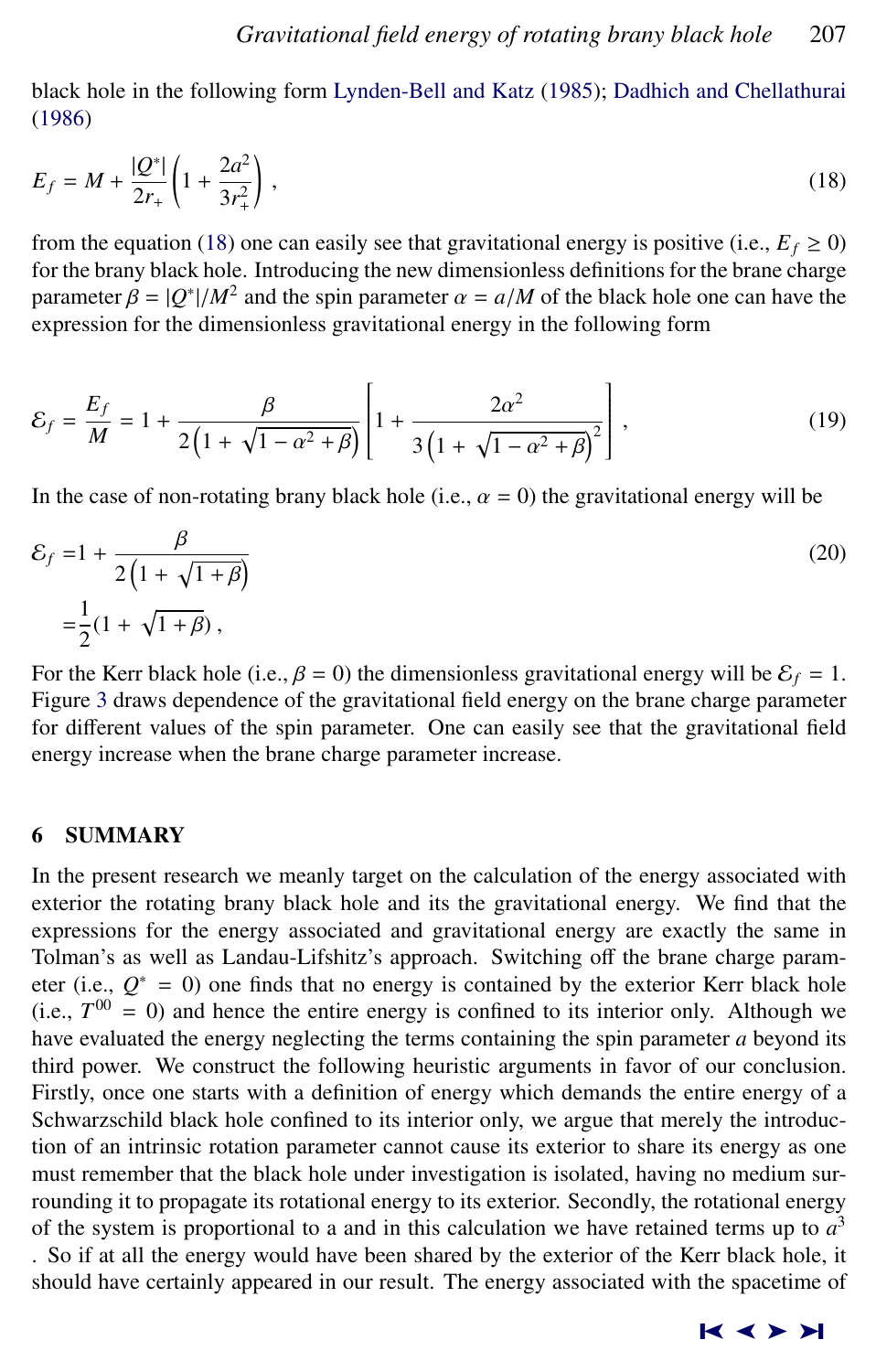<span id="page-7-0"></span>

Figure 3. The associated energy dependence of the brane parameter.

the brany black hole of the  $(a = 0)$  is shared by its interior as well as exterior. Thus one finds a remarkable distinction that Tolman's as well as Landau-Lifshitz's definitions of energy provide between a gravitational field and an electromagnetic field. The entire energy of a gravitational field is confined to its interior only while for the latter case the energy is shared by its interior as well as exterior. In the case of nonrotating black hole (i. e.,  $a = 0$ ) we get the energy associated with the spacetime of the brany black hole like metric which is similar the same as found in [Virbhadra](#page-8-0) [\(1990\)](#page-8-0).

# ACKNOWLEDGEMENTS

B.T. thanks B. Ahmedov for very useful comments and discussions. This research is supported by Grant No. VA-FA-F-2- 008, of the Uzbekistan Agency for Science and Technology. This research is partially supported by an Erasmus+exchange grant between SU and NUU<sub>Z</sub>

# **REFERENCES**

- Dadhich, N. and Chellathurai, V. (1986), On gravitational field energy of a charged black hole, *Mon. Not. R. Astron. Soc.*, 220, pp. 555–558.
- Dadhich, N., Maartens, R., Papadopoulos, P. and Rezania, V. (2000), Black holes on the brane, *Physics Letters B*, 487, pp. 1–6, arXiv: [hep-th/0003061](http://www.arxiv.org/abs/hep-th/0003061).